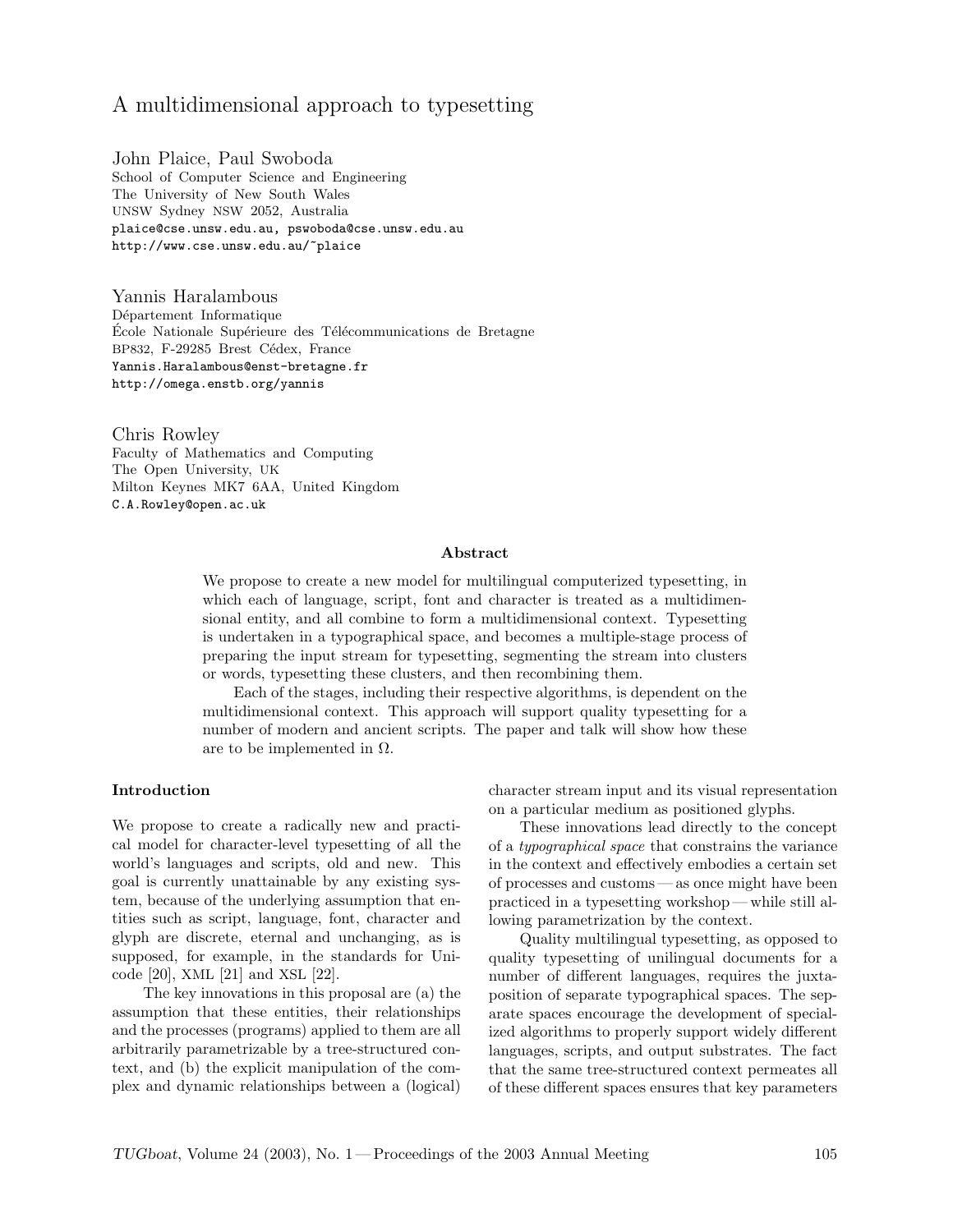can be shared across — or at least have correspondences in— different spaces, thereby ensuring consistency from one typographical space to another.

This approach greatly simplifies a number of tricky problems when one refers to language and script. Consider, for example, the English language: it is a multidimensional complex, varying through time (Old, Middle and Modern English), space (national and regional Englishes), and culture (science, arts, business, diplomacy, etc.). Understanding this variance is important: just as a simple example, US English and UK English have different spellings and hyphenations, and require different rules.

Scripts and their use have evolved similarly. In the past century, German and Turkish have both adopted the Latin script (from the Gothic and Arabic scripts, respectively). Chinese is printed, depending on the country, using 'traditional' or 'simplified' characters; transliteration for Chinese into the Latin script uses either the Wade-Giles or the pinyin method. This evolution and diversity means that documents encoded using one script should, possibly with the aid of linguistic tools, be printable using other scripts. For example,  $\Omega$ , using a German morphological analyzer, has been used to automatically print historical German texts in the Gothic script [4].

The relationship between character and glyph has also evolved, in inconsistent ways. A *charac*ter is a unit of information exchange, while a glyph is a unit of visual information. If we consider, for example, the glyph  $\alpha$ , used in *mediaval*, it is considered to be a ligature — a variant glyph— in English, while in Danish it is considered to be a character in its own right. In fact, one of the authors (Haralambous) [3] has shown that glyphs and characters are not absolutes, but, rather, are fluid concepts dependent on the context.

These relationships become more complex when we are faced with paleo-scripts from the mediæval and ancient worlds. For example, there are something like 200 recognized Indic scripts, all derived from the Brahmi script. They all have similar but clearly not identical— structure and there are situations in which it is natural to consider them as separate scripts while in other situations it is easier to consider them as variants of a single script.

We propose to use a tree-structured context to describe, to the desired level of precision, the entities that are being manipulated. This context will be used to describe (a) how exactly to interpret the input; (b) the exact format of the output; and (c) the required processing. The latter should define how many passes over the input are required, what linguistic, layout or other plug-in tools should be used, along with the parametrization for each of these tools. An example context would be:

```
<characterset:<Unicode +
               encoding:<UTF8>> +
 input:<XML + DTD:<TEI>> +
language:<English +
           spelling:<Australian> +
           script:<Latin>> +
output:<PDF +
         viewer:<AcrobatReader +
                 version<5.0 +
                          OS:<MacOSX>>>>>
```
where input and output are called *dimensions*, and language:script a compound dimension. The context will be inferred from environment variables, system locale, user profiles, command-line arguments, menu selections, and document markup.

This approach was first outlined in a position paper written by three of the authors [14], but at the time we had not understood the importance of the typographical space. It is the typographical space that allows us to fix exactly the meanings of character, glyph, language, script and font. In so doing, we facilitate the construction of modular and flexible typesetters that allow automatic linguistic tools to add arbitrary markup to a text before it is printed, much as a traditional typographer might have used dictionaries and grammar books before pouring lead.

To transform the above basic ideas into real, functional software usable for typesetting real, multilingual documents is not a trivial task. In this paper, we outline the steps that have led to the current ideas, and elaborate on problems still to be resolved.

We begin with a quick summary of the T<sub>EX</sub> character-level typesetter. Then we explain how the introduction of  $\Omega$ TPs and  $\Omega$ TP-lists in  $\Omega$  provides a sophisticated means for adapting TEX's typesetter to multilingual typesetting. What  $\Omega$  offers to the specialist user is great flexibility in manipulating the many different parameters needed for high-quality typesetting of different scripts.

However, this programming flexibility, with its large numbers of parameters, greatly complicates the user interface. The answer lies in being able to explicitly manipulate an active run-time context that permeates the entire typesetting process. We describe below how versioned macros, ΩTPs, and  $\Omega$ TP-lists have been added to  $\Omega$  to offer a high-level interface that a non-specialist user can manipulate with success.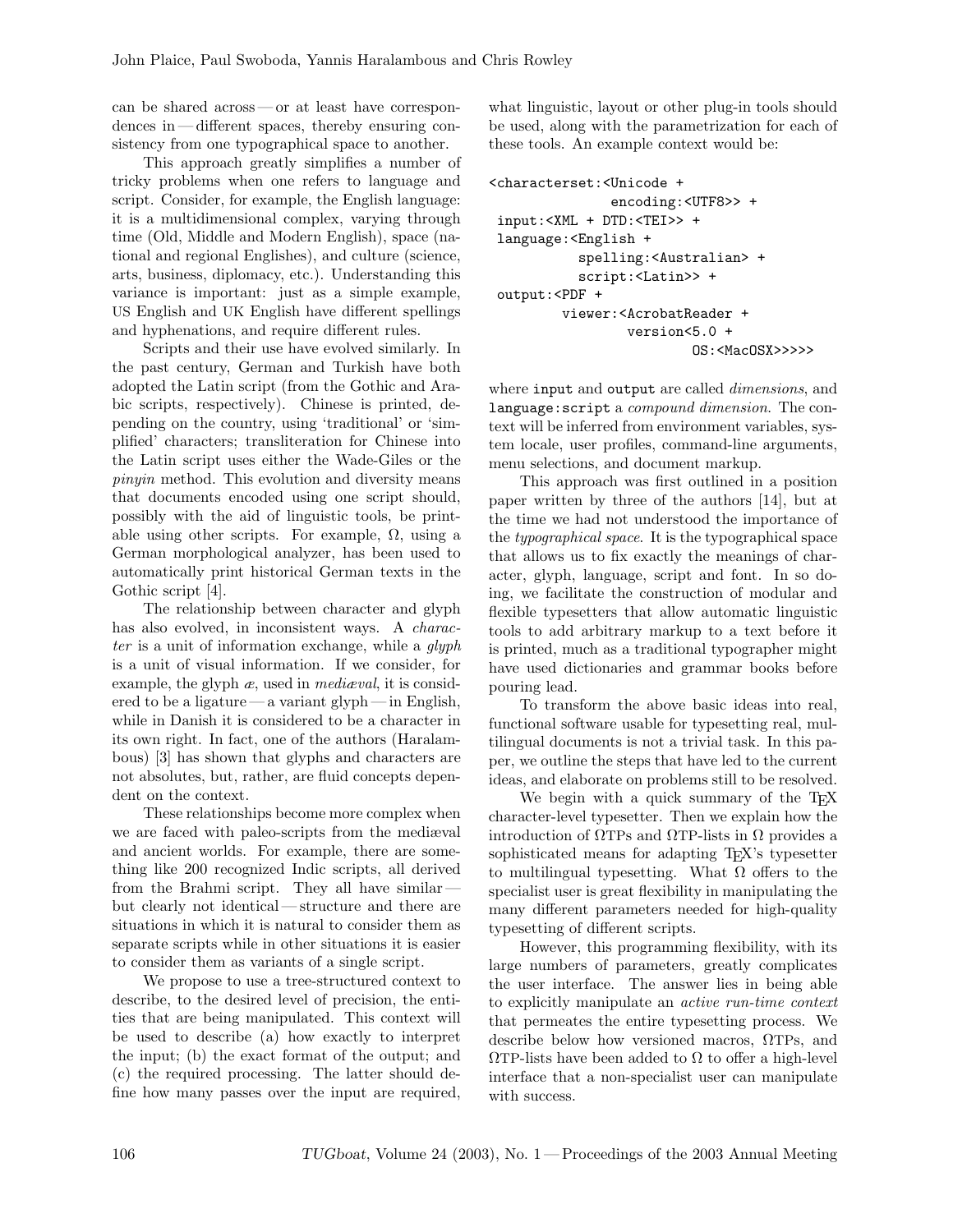Once such an active context is added to the interface, it becomes natural to incorporate the context into the entire process, and to completely redesign TEX's character-level typesetter. We examine below the initial proposal for such a typesetter, using the typographical space. We conclude by proposing a number of natural typographical spaces, along with their relevant parameters.

# Computer typesetting, T<sub>E</sub>X and  $\Omega$

For this paper, we define computer typesetting to be "The production of printed matter by computer, ultimately to be viewed on some output medium". The origins of computer typesetting go back to the 1950s, but it was not until 1982, with TEX [7], that it became possible to use computer software for highquality typesetting of English and mathematics, as in The Art of Computer Programming [6].

At the character level, TEX can work in textmode or in math-mode. In text-mode, characters in the input file are transformed almost directly into glyphs ('pictures' of characters) in the current font, and these glyphs are positioned side-by-side 'on the baseline'. A font-specific finite-state automaton can be used to change the glyphs used (by using ligatures) and their horizontal placement (by kerning). The 'words' thus typeset are then separated by a font-specific amount of stretchable inter-word space  $(glue)$  to form the stream of typeset glyphs that is passed to T<sub>E</sub>X's paragrapher. In math-mode, T<sub>E</sub>X uses a hand-crafted algorithm to lay out glyphs in 1.5 dimensions (this notation comes from frieze patterns).

The resulting stream of typeset glyphs is fed to TEX's paragraphing algorithm [8], which breaks the typeset stream for a paragraph at optimal— according to some acceptability criterion— places to produce lines of text placed in horizontal boxes. A much simpler algorithm is used for cutting pages from a continuous galley of such boxes. All computations in TEX are based on the width, height and depth of boxes, and these are derived ultimately from the same metrics for glyphs in the fonts.

The  $\Omega$  system [11], developed by Plaice and Haralambous, is a series of extensions to the TEX system that facilitate multilingual typesetting. In  $\Omega$ , the input character stream is processed by a series of filters, ultimately generating another character stream. Once all of the filters are applied, the resulting stream is passed to the T<sub>EX</sub> text-mode typesetter. We have written filters for character set conversion, transliteration, morphological analysis, spellchecking, contextual analysis, and 1.5-dimensional layout. The  $\Omega$  system has been used to typeset alphabetic scripts from Europe and the Caucasus, cursive scripts from the Middle East, South Asia and South-East Asia, and East-Asian ideograms.

With the  $\Omega$ TP mechanism, one can call many different filters for many different tasks. It often happens that some of these filters are only to be used in a selective manner, which very quickly creates a combinatorial explosion of new ΩTP-lists, hardly a favorable situation. This is resolved by introducing the run-time context of intensional programming, explained in the following sections.

### Intensional programming

Intensional programming [15] is a form of computing that supposes that there is a multidimensional context, and that all programs are capable of adapting themselves to this context. The context is pervasive, and can simultaneously affect the behavior of a program at the lowest, highest and middle layers.

When an intensional program is running, there is a current context. This context is initialized upon launching the program from the values of environment variables, from explicit parameters, and possibly from active context servers. The current context can be modified during execution, either explicitly through the program's actions, or implicitly, through changes at an active context server.

A context is a specific point in a multidimensional space, i.e., given a dimension, the context will return a value for that dimension. The simplest contexts are dictionaries (lists of attribute-value pairs). A natural generalization is what will be used in this paper: the values themselves can be contexts, resulting in a tree-structured context. The set of contexts is furnished with a partial order  $\subseteq$  called a refinement relation.

During execution, the current context can be queried, dimension by dimension, and the program can adapt its behavior accordingly. In addition, if the programming language supports it, then contextual conditional expressions and blocks can be defined, in which the *most relevant* case, with respect to the current context and according to the partial order, is chosen among the different possibilities.

In addition, any entity can be defined in multiple versions, (context, object) pairs. Whenever an identifier designating an entity appears in an expression or a statement, then the most relevant version of that entity, with respect to the current context, is chosen. This is called the variant substructure principle. The general approach is called intensional versioning [17].

The ISE programming language [16, 19] was the first language combining both intensional program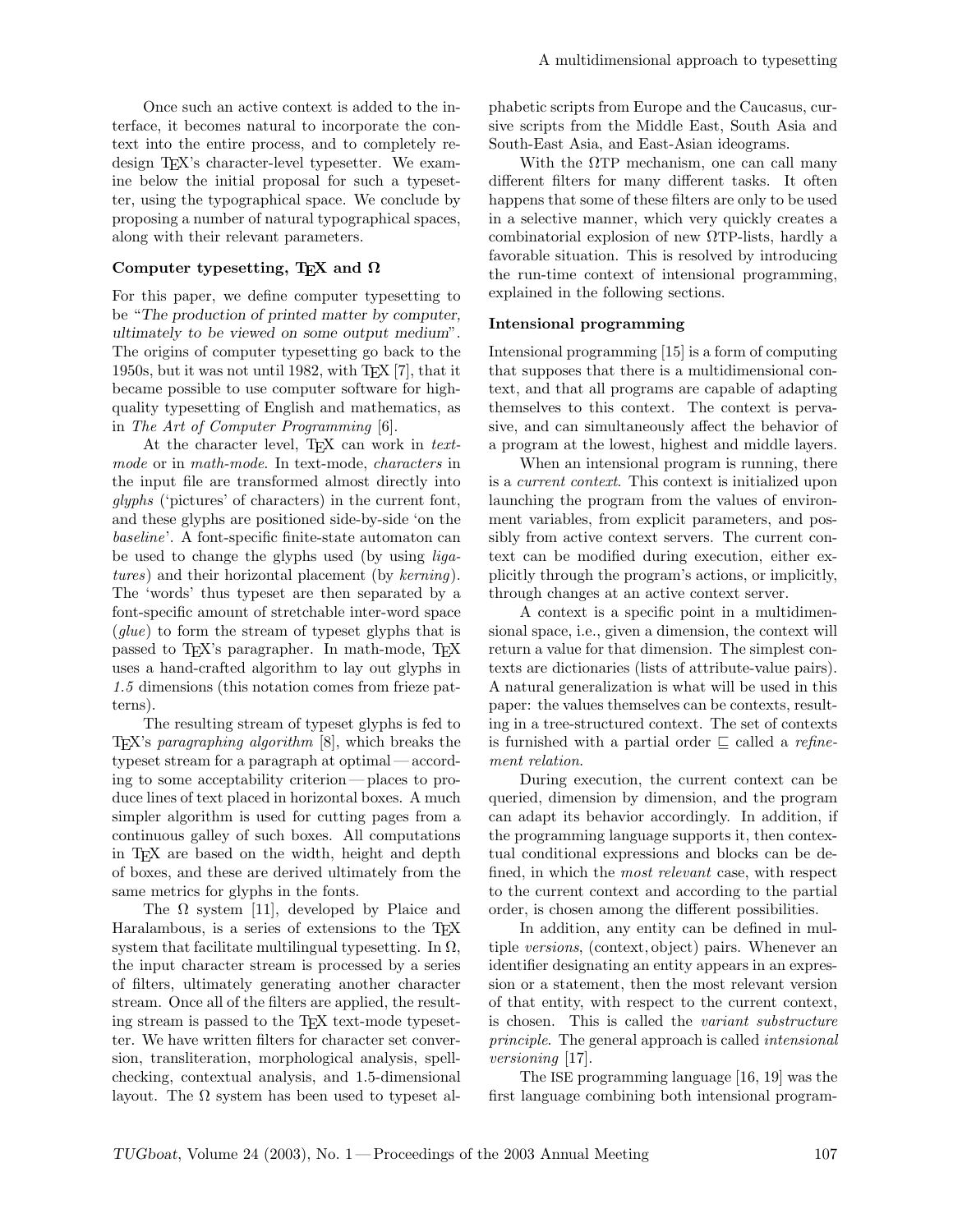ming and versioning. It is based on the procedural scripting language Perl, and it has greatly facilitated the creation of multidimensional Web pages. Similar experimental work has been undertaken, under the supervision of the author Plaice, with C, C++, Java, and Eiffel. And, when combined with a context server (see Swoboda's PhD thesis [18]), it becomes possible for several documents or programs to be immersed in the same context.

# Structuring the context

We use the same notation to designate contexts and versions of entities. This section has three subsections. First, we define contexts and the refinement relation. Then, we define version domains, which hold versioned entities. Finally, we define *context* operators, which are used to change from context to context. In the following section, we will show how all of these are to be used.

Contexts and refinement Let  $\{(\mathbb{S}_i, \sqsubseteq_i)\}_i$  be a collection of disjoint sets of ground values, each with its own partial order. Let  $\mathbb{S} = \cup_i \mathbb{S}_i$ . Then the set of contexts  $\mathbb{C}$  ( $\ni$  C) over  $\mathbb S$  is given by the following syntax:

$$
C \quad ::= \quad \bot \mid A \mid \Omega \mid \langle B; L \rangle \tag{1}
$$

$$
B \quad ::= \quad \epsilon \mid \alpha \mid \omega \mid v \tag{2}
$$

$$
L \quad ::= \quad \emptyset \mid d \colon C + L \tag{3}
$$

where  $d, v \in \mathbb{S}$ .

There are three special contexts:

- $\perp$  is the *empty context* (also called *vanilla*);
- A is the *minimally defined context*, only just more defined than the empty one;
- $\Omega$  is the maximally defined context, more defined than all other contexts.

The normal case is that there is a base value B, along with a *context list*  $(L \text{ for short}),$  which is a set of dimension-context pairs. We write  $\delta L$  for the set of dimensions of L.

A sequence of dimensions is called a compound dimension. It can be used as a path into a context. Formally:

$$
D = \cdot \mid d \colon D \tag{4}
$$

If C is a context,  $C(D)$  is the subtree of C whose root is reached by following the path D from the root of  $C$ :

$$
C(\cdot) = C \tag{5}
$$

$$
\langle B; d:C' + L \rangle (d:D) = C'(D) \qquad (6)
$$

As with contexts, there are three special base values:

•  $\epsilon$  is the *empty base value*;

- $\alpha$  is the *minimally defined base value*, just more defined than the empty base value;
- $\omega$  is the maximally defined base value, more defined than all others.

The normal case is that a base value is simply a scalar.

To the set  $\mathbb{C}$ , we add an *equivalence* relation  $\equiv$ , and a *refinement* relation  $\subseteq$ . We begin with the equivalence relation:

$$
\perp \equiv \langle \epsilon; \emptyset \rangle \tag{7}
$$

$$
A \equiv \langle \alpha; \emptyset \rangle \tag{8}
$$

$$
\Omega \equiv \left\langle \omega; \sum_{d \in \mathbb{S}} d \,:\, \Omega \right\rangle \tag{9}
$$

$$
\frac{L_0 \equiv_L L_1}{\langle B; L_0 \rangle \sqsubseteq \langle B; L_1 \rangle} \tag{10}
$$

Thus,  $\perp$  and A are notational conveniences, while  $\Omega$ cannot be reduced. The normal case supposes an equivalence relation  $\equiv_L$  over context lists:

$$
\emptyset \equiv_L d:\perp \tag{11}
$$

$$
d\colon \langle B; L+L'\rangle \quad \equiv_L \quad d\colon \big(\langle B; L\rangle + \langle B; L'\rangle\big) \tag{12}
$$

$$
L \equiv_L \quad \emptyset + L \tag{13}
$$

$$
L \equiv_L L + L \tag{14}
$$

$$
L + L' \equiv_L L' + L \tag{15}
$$

$$
L + (L' + L'') \equiv_L (L + L') + L'' \tag{16}
$$

The + operator is idempotent, commutative, and associative. Now we can define the partial order over entire contexts:

$$
\perp \sqsubseteq C \tag{17}
$$

$$
C \sqsubseteq \Omega \tag{18}
$$

$$
\frac{C \neq \bot}{A \sqsubseteq C} \tag{19}
$$

$$
\frac{C_0 \equiv C_1}{C_0 \sqsubseteq C_1} \tag{20}
$$

$$
\frac{B_0 \sqsubseteq_B B_1 \quad L_0 \sqsubseteq_L L_1}{\langle B_0; L_0 \rangle \sqsubseteq \langle B_1; L_1 \rangle} \tag{21}
$$

which supposes a partial order  $\sqsubseteq_B$  over base values:

$$
\epsilon \sqsubseteq_B B \tag{22}
$$

$$
B \sqsubseteq_B B \tag{23}
$$

$$
B \sqsubseteq_B \omega \tag{24}
$$

$$
\frac{B \neq \epsilon}{\alpha \sqsubseteq_B B} \tag{25}
$$

$$
\frac{v_0, v_1 \in \mathbb{S}_i \quad v_0 \sqsubseteq_i v_1}{v_0 \sqsubseteq_B v_1} \tag{26}
$$

The last rule states that if  $v_0$  and  $v_1$  belong to the same set  $\mathbb{S}_i$  and are comparable according to the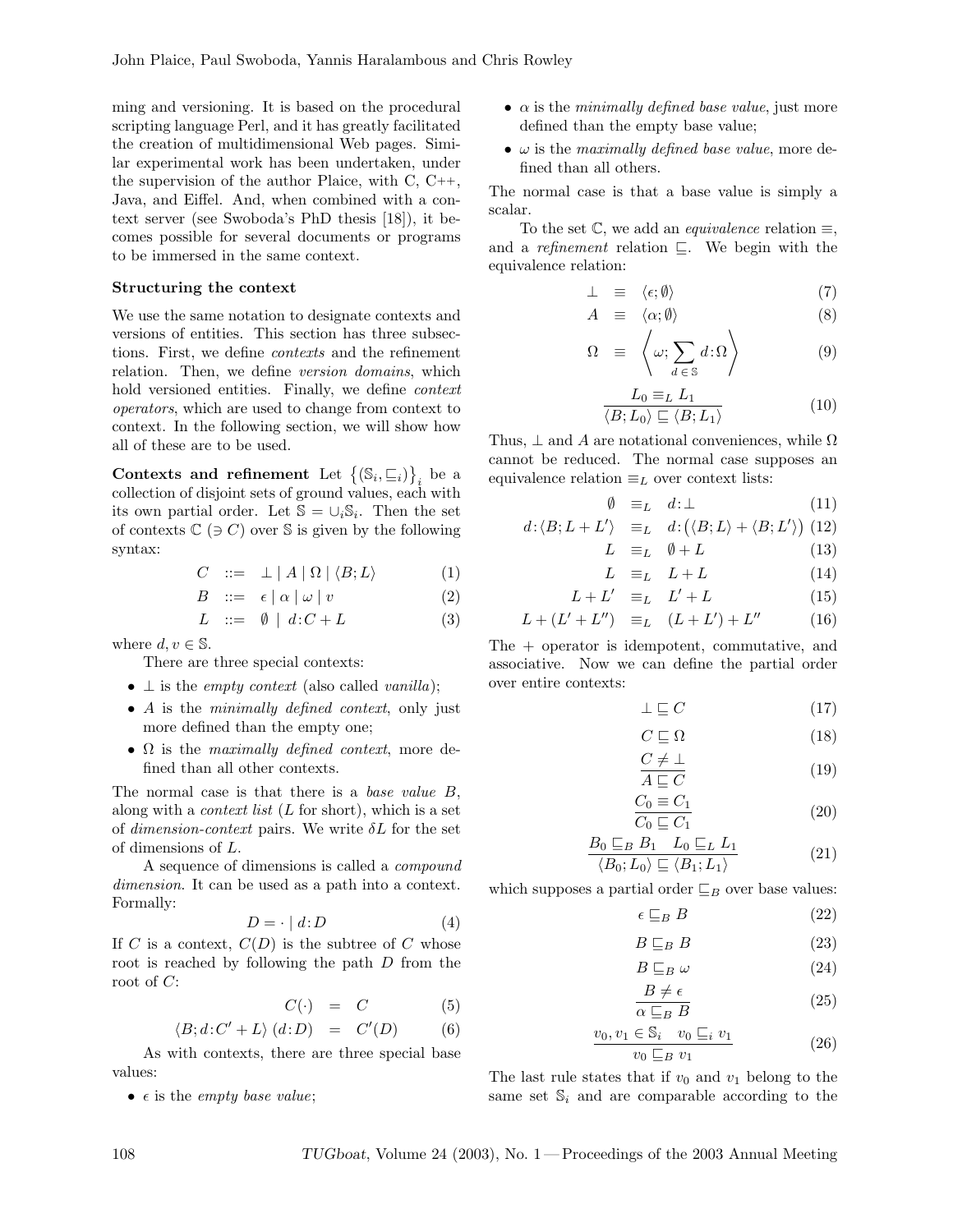partial order  $\sqsubseteq_i$ , then that order is subsumed for refinement purposes.

The partial order over contexts also supposes a partial order  $\sqsubseteq_L$  over context lists:

$$
\emptyset \sqsubseteq_L L \tag{27}
$$

$$
\frac{L_0 \equiv_L L_1}{L_0 \sqsubseteq_L L_1} \tag{28}
$$

$$
\frac{C_0 \sqsubseteq C_1}{d: C_0 \sqsubseteq_L d: C_1} \tag{29}
$$

$$
\frac{L_0 \sqsubseteq_L L_1 \quad L'_0 \sqsubseteq_L L'_1}{L_0 + L'_0 \sqsubseteq_L L_1 + L'_1} \tag{30}
$$

Rule 30 ensures that the  $+$  operator defines the least upper bound of two context lists.

Context and version domains When doing intensional programming, we work with sets of contexts, called *context domains*, written  $C$ . There is one operation on a context domain, namely the bestfit. Given a context domain  $\mathcal C$  of existing contexts and a requested context  $C_{\text{req}}$ , the best-fit context is defined by:

$$
best(\mathcal{C}, C_{\text{req}}) = \max\{C \in \mathcal{C} \mid C \sqsubseteq C_{\text{req}}\} \qquad (31)
$$

If the maximum does not exist, there is no best-fit context.

Typically, we will be versioning something, an object of some type. This is done using versions, simply  $(C, object)$  pairs. Version domains  $V$  then become functions mapping contexts to objects. The best-fit object in a version domain is given by:

$$
best_O(\mathcal{V}, C_{\text{req}}) = \mathcal{V}(best(\text{dom }\mathcal{V}, C_{\text{req}}))
$$
 (32)

Context operators Context operators allow one to selectively modify contexts. Their syntax is similar to that of contexts.

$$
C_{\rm op} \quad ::= \quad C \mid [P_{\rm op}; B_{\rm op}; L_{\rm op}] \tag{33}
$$

$$
P_{\rm op} \quad ::= \quad -- \mid E \tag{34}
$$

$$
B_{\rm op} \quad ::= \quad - \mid \epsilon \mid B \tag{35}
$$

$$
L_{\rm op} \quad ::= \quad \emptyset_{L_{\rm op}} \mid d \colon C_{\rm op} + L_{\rm op} \tag{36}
$$

A context operator is applied to a context to transform it into another context. (It can also be used to transform a context operator into another; see below.) The − operator removes the current base value, while the  $-$  operator in  $P_{op}$  is used to clear all dimensions not explicitly listed at that level.

Now we give the semantics for  $C$   $C_{op}$ , the application of context operator  $C_{op}$  to context  $C$ :

$$
C_0 C_1 = C_1 \tag{37}
$$

$$
\Omega C_{\text{op}} = \text{error} \tag{38}
$$

$$
\langle B; L \rangle [--; B_{\rm op}; L_{\rm op}] =
$$
\n
$$
\langle B; L \rangle (\delta L - \delta L_{\rm op}) \rangle [E; B_{\rm op}; L_{\rm op}]
$$
\n
$$
\langle B; L \rangle [E; B_{\rm on}; L_{\rm op}] =
$$
\n(40)

$$
\langle (B B_{op}); (L L_{op}) \rangle
$$

The general case consists of replacing the base value and replacing the context list. First, the base value:

$$
B - = \epsilon \tag{41}
$$

$$
B \epsilon = B \tag{42}
$$

$$
B_0 \; B_1 \;\; = \;\; B_1 \tag{43}
$$

Now, the context list:

$$
L \emptyset_{L_{\text{op}}} = L \tag{44}
$$

$$
(d:C+L) (d:C_{\text{op}} + L_{\text{op}}) = (45)
$$

$$
L (d:C_{op} + L_{op}) =
$$
  

$$
L (d:C_{op} + L_{op}) =
$$
 (46)

$$
d\!:\!(\perp C_{\rm op}) + (L L_{\rm op}), \quad d \notin \delta L
$$

Context operators can also be applied to context operators. There are two cases:

$$
[P_{\rm op}; B_{\rm op_0}; L_{\rm op_0}] [E; B_{\rm op_1}; L_{\rm op_1}] = (47)
$$

$$
\left[ P_{\rm op}; (B_{\rm op_0} B_{\rm op_1}); (L_{\rm op_0} L_{\rm op_1}) \right]
$$

$$
[P_{\rm op}; B_{\rm op_0}; L_{\rm op_0}] [- -; B_{\rm op_1}; L_{\rm op_1}] = (48)
$$
  

$$
[- -; (B_{\rm op_0} B_{\rm op_1}); ((L_{\rm op_0} \setminus (\delta L_{\rm op_0} - \delta L_{\rm op_1})) L_{\rm op_1})]
$$

Now that we have given the formal syntax and semantics of contexts, version domains, and context operations, we can move on to typesetting.

### The running context in  $\Omega$

As is usual, the abstract syntax is simpler than the concrete syntax, which offers richer possibilities to facilitate input. Here is the concrete syntax for contexts in  $Ω$ :

|     | ◇                             | Empty context         |
|-----|-------------------------------|-----------------------|
|     |                               | Minimum context       |
|     |                               | Maximum context       |
|     | $\langle val \rangle$         | Base value            |
|     | $\langle L \rangle$           | Subversions           |
|     | $\langle val+L \rangle$       | Base $\&$ subversions |
| val |                               | Minimum value         |
|     |                               | Maximum value         |
|     | string                        | Normal value          |
|     | $L$ ::= $dim:C$ [+ $dim:C$ ]* |                       |
| dim | $ ::=$ string                 |                       |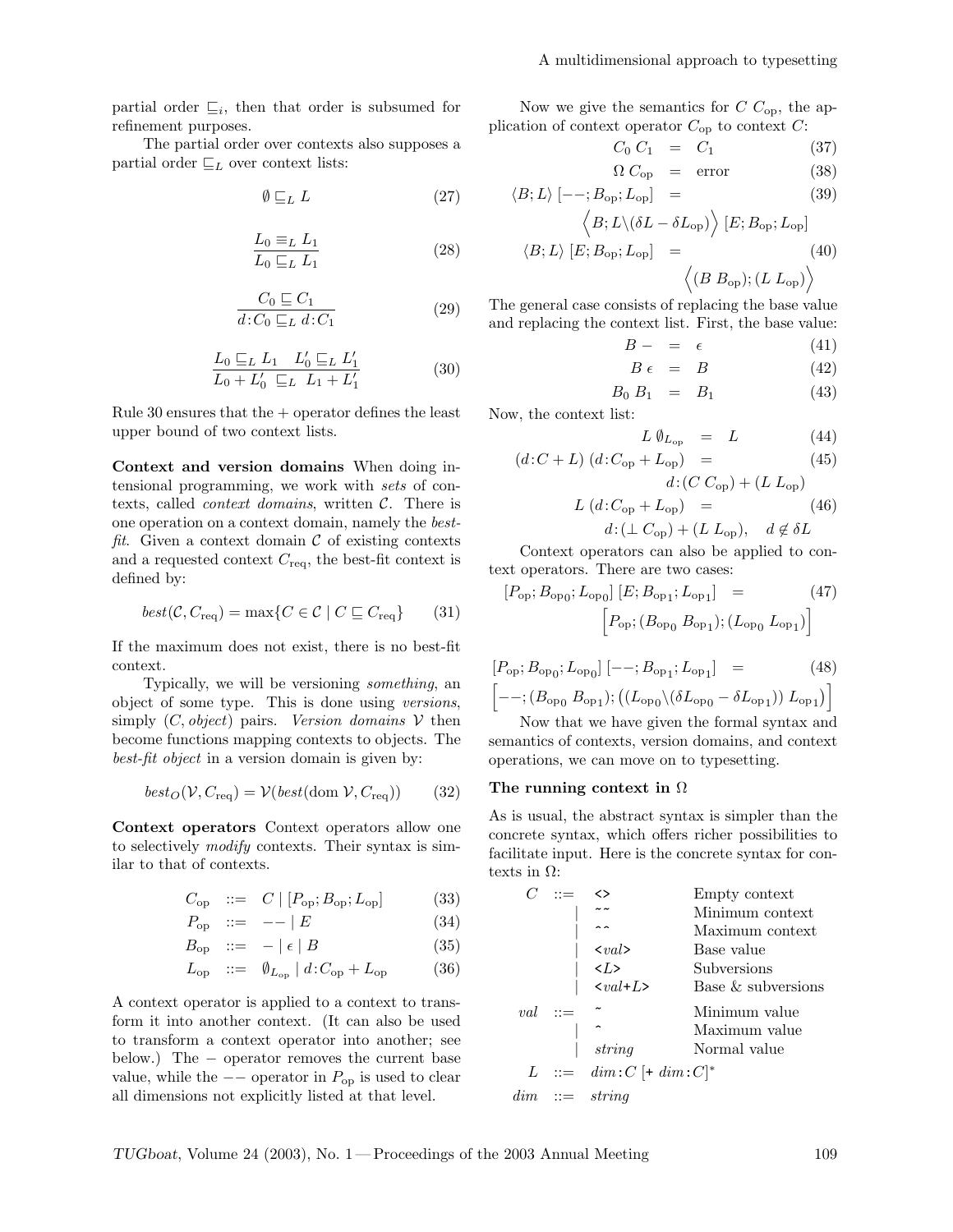Here is the concrete syntax for context operations:

| $C_{op}$   |                     | Replace the context  |
|------------|---------------------|----------------------|
|            |                     | No change            |
|            | $[val_{op}]$        | Change base          |
|            | $[L_{op}]$          | Change subversions   |
|            | $[val_{op}+L_{op}]$ | Change base $&$ subs |
| $val_{op}$ |                     | Clear base           |
|            |                     |                      |
|            | val                 | New value            |
|            |                     | Clear subversions    |
|            |                     | New base, clear subs |
|            |                     | Clear base $\&$ subs |

 $L_{\text{op}}$  ::=  $dim:C_{\text{op}}[+dim:C_{\text{op}}]^{*}$ 

In  $Ω$ , the current context is given by:

#### \contextshow{}

If  $D$  is a compound dimension, then the subversion at dimension  $D$  is given by:

### $\text{contextshow}\{D\}$

while the base value at dimension  $D$  is given by:

# $\text{constbase}\{D\}$

This context is initialized at the beginning of an  $\Omega$  run with the values of environment variables and command-line parameters. Once it is set, it can be changed as follows:

### \contextset $\{C_{op}\}$

### Adapting to the context

During execution, there are three mechanisms for  $\Omega$ to modify its behavior with respect to the current context: (1) versioned execution flow, (2) versioned macros, and (3) versioned  $\Omega$  TPs.

Execution flow The new \contextchoice primitive is used to change the execution flow:

$$
\verb"\contextchoice{ ${C_{op_1}}}=\verb>="\{exp_1\},$   
...\n
$$
{C_{op_n}}=\verb>="\{exp_n\}
$$
$$

} Depending on the current context  $C$ , one of the expressions  $exp_i$  will be selected and expanded. The one chosen will correspond to the best-fit context among  $\{C C_{\text{op}_1}, \ldots, C C_{\text{op}_n}\}\$  (see the discussion above of Context and Version Domains).

Macros The  $\Omega$  macro expansion process has been extended so that any control sequence can have multiple, simultaneous versions, at the same scoping level. Whenever \controlsequence is expanded, the most relevant, i.e. the best-fit, definition, with respect to the current context, is expanded.

A version of a control sequence is defined as follows:

 $\setminus \text{C_{op}}\backslash \text{controlsequence } args\$ 

If the current context is  $C$ , then this definition defines the C  $C_{op}$  version of \controlsequence. The scoping of definitions is the same as for TEX.

This approach is upwardly compatible with the TEX macro expansion process. The standard TEX definition:

### \def\controlsequence args{definition}

is simply equivalent to

\vdef{<>}\controlsequence args{definition}

i.e., it defines the empty version of a control sequence.

As stated above, during expansion the best-fit definition, with respect to the current context, of \controlsequence will be expanded whenever it is encountered. It is also possible to expand a particular version of a control sequence, by using:

 $\vee$ vexp{ $C_{op}\}\$ controlsequence

 $\Omega$ TPs and  $\Omega$ TP-lists Beyond the ability to manipulate larger data structures than does T<sub>E</sub>X,  $\Omega$  allows the user to apply a series of filters to the input, each reading from standard input and writing to standard output. Each of the filters is called an  $\Omega$ TP ( $\Omega$  Translation Process), and a series of filters is called an ΩTP-list.

There are two kinds of ΩTP: internal and external. Internal ΩTPs are finite state machines written in an  $\Omega$ -specific language, and they are compiled before being interpreted by the  $\Omega$  engine. External ΩTPs are stand-alone programs, reading from standard input and writing to standard output, like Unix filters.

Internal and external ΩTPs handle context differently. For external  $\Omega$ TPs, the context information can be passed on through an additional parameter to the system call invoking the external  $\Omega$ TP:

program -context=context

Internal  $\Omega$ TPs have been modified so that every instruction can be preceded by a context tag. Using the simplest syntax, this becomes:

#### $\langle$ <context>> pattern => expression

When an internal  $\Omega$ TP is being interpreted, an instruction is only examined if its context tag (defaulting to the empty context) is less than the current running context.

When ΩTPs and ΩTP-lists are being declared in  $\Omega$ , the \contextchoice operator can be used to build versioned ΩTP-lists. With versioned ΩTPlists, it becomes possible to define a single  $\Omega$ TP-list with  $n \Omega$ TPs, and each of the  $n \Omega$ TPs can be activated with a separate parameter.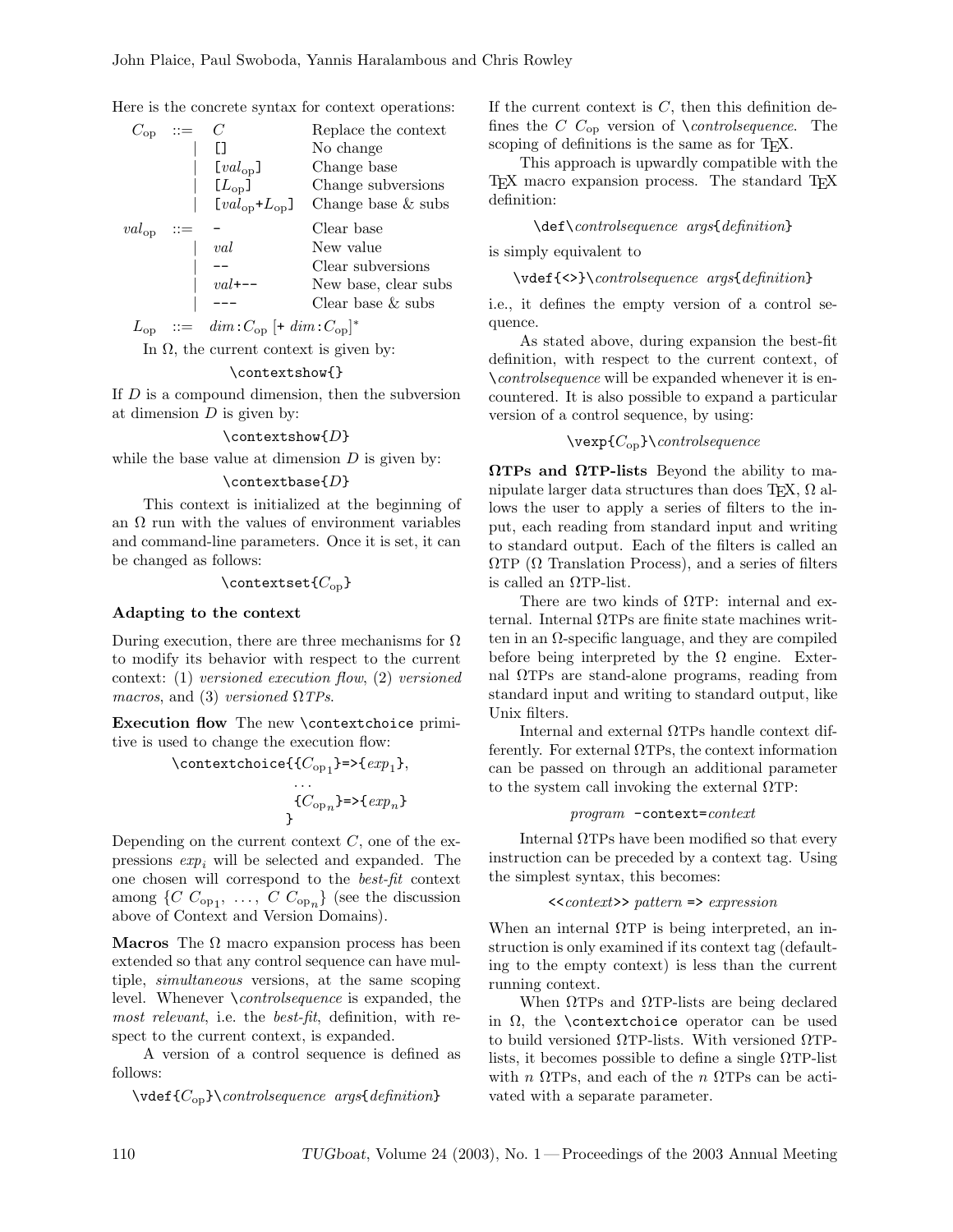The versioned interface finally provides a userlevel means for manipulating the large sets of parameters that must be handled when doing complex multilingual typesetting. When a transliterator is needed, the appropriate parameter is set. When a more complex layout mechanism is chosen, then another parameter is set. When spell-checking is desired, then another parameter is set. And so on. And the macros and  $\Omega$ TP-lists adapt accordingly.

Because of the flexibility of the new interface, it is simpler to suppose that  $\Omega$  always has an active ΩTP-list, and that it changes its behavior as the text changes its parameters. According to this vision, then, multilingual typesetting simply means changing parameters as needed.

The versioned approach also resolves an issue that has been vexing the authors ever since the  $\Omega$ and LATEX projects have been trying to design a high-level interface for  $\Omega$  usable by L<sup>AT</sup>EX. The problem is that a language is not a monolithic, isolated, eternal and unchanging entity. Versioning of the macros and ΩTPs allows one to deal with the variance in language and script, as well as encouraging the sharing of resources across multiple languages.

# Context-dependent typesetting

The existing  $\Omega$  framework is very powerful, in the sense that the  $\Omega$ TPs can make the T<sub>EX</sub> characterlevel typesetter stand on its head to produce amazing results, without the end-user having to know what is going on. However, it is hardly a natural process to take a character-level typesetter designed for English with its isolated glyphs and occasional ligatures and then to use it to undertake complex Arabic typesetting with its numerous ligatures and floating diacritics.

Far more appropriate is to break up the typesetting process into separate modules, and to parameterize each of these with the current context.

In the most general sense, a typesetter is a program that transforms a stream of characters into a stream of positioned glyphs. We can separate out three themes:

- Atomic typesetting is the transformation of a (small) fully marked-up stream of characters into a stream of positioned glyphs. An atomic typesetter might be used directly by an application that prints one or two words at different points on a computer screen, e.g. by mapping software to print out a city or river name, or by a more complex continuous typesetter.
- *Continuous typesetting* is the transformation of a (larger) stream of characters into a stream of positioned glyphs that can be segmented at dif-

ferent points to produce several lines (or other structures) of typeset text.

• *Preparing the input* is the process of applying several programs to a stream of characters to add additional markup so that the typesetter can fully do its work.

A continuous typesetter would typically use one or more atomic typesetters, and might also require input to be prepared.

Below, we give a simple model of a continous typesetter. It is split into four separate phases: preparation, segmentation, micro-typesetting and recombination. Each of these phases is dependent on the context, and we write the process, using C++ syntax, as:

```
stream<Glyph>
```

```
typeset(stream<Char> input,
        Context context) {
  stream<Char> prepared =
    input.apply(otp_list.best(context));
  stream<Cluster> segmented =
    segmenter.best(context)(prepared);
  stream<TypesetCluster> typeset =
    clusterset.best(context)(segmented);
 stream<Glyph> recombined =
   recombine.best(context)(typeset);
 return recombined;
}
```
where  $function$ . best (*context*) means that the most relevant version of *function*, with respect to *context*, is selected. We examine each of the phases in detail.

### Preparation

```
stream<Char> prepared =
  input.apply(otp_list.best(context));
```
The preparation phase in this new approach is similar to the current situation in the  $\Omega$  system. At all times, there is an active  $\Omega$ TP-list. This list consists of individual  $\Omega$ TP's, each of which is a filter reading from standard input to standard output. What is new is that the whole process becomes contextdependent. First, the most relevant  $\Omega$ TP-list, with respect to the context and using the refinement relation over contexts, is the one that is active. Second, once chosen, it can test the current context and adapt its behavior, by selectively turning on or off, or even replacing, individual ΩTP's.

The preparation phase works entirely on *char*acters, i.e. at the information exchange level, but it allows additional typographic information to be added to the character stream, so that the following phases can use the extra information to produce better typography.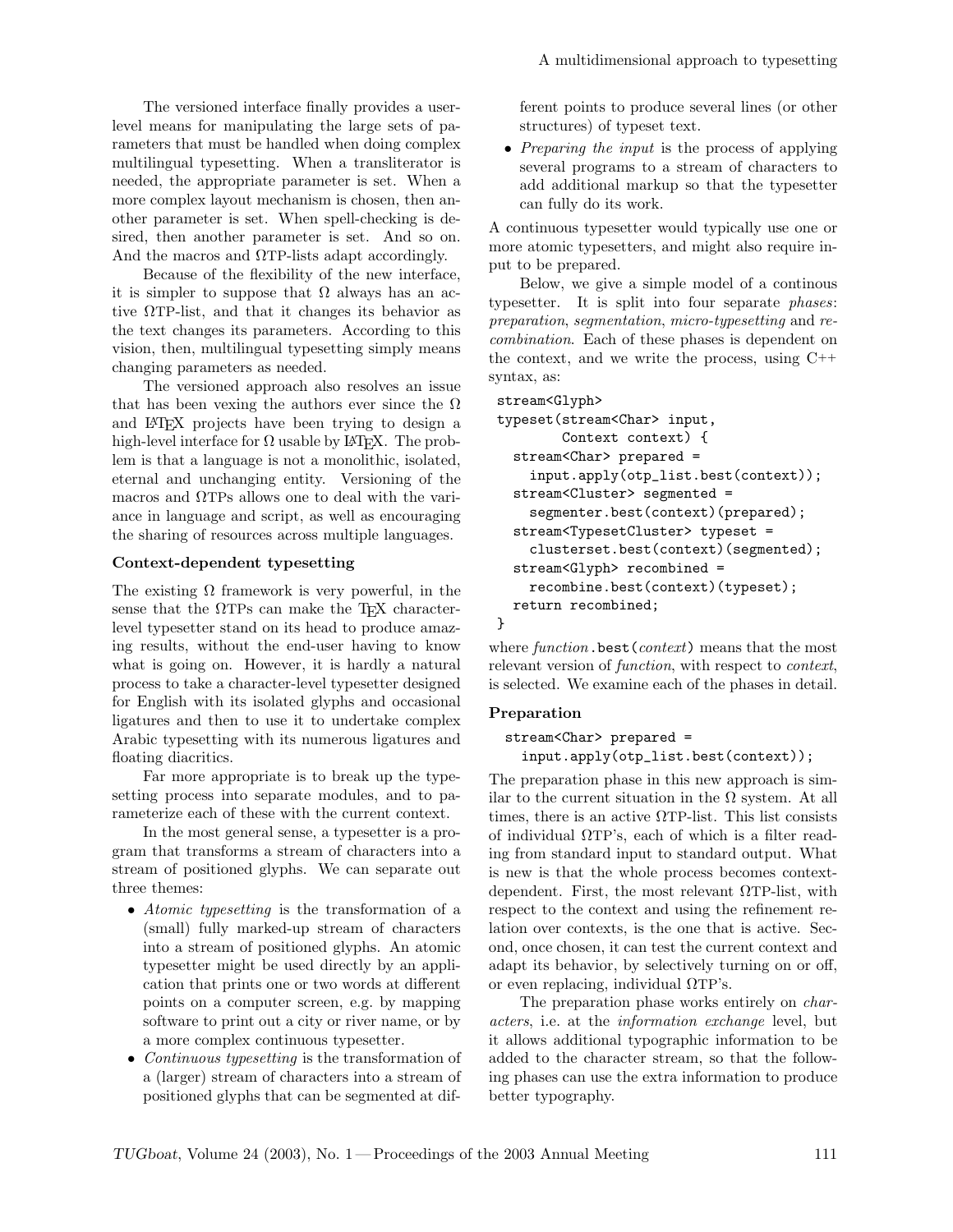# Segmentation

# stream<Cluster> segmented = segmenter.best(context)(prepared);

The segmentation phase splits the stream of characters into clusters of characters; typically, segmentation is used for word detection. In English, word detection is a trivial problem, and segmentation just means recognizing 'white space' such as the blank character, Unicode U+020. By contrast, in Thai, where there is normally no word-delimiter in the character stream (blanks are traditionally used only as sentence-delimiters), it is impossible to do any form of automatic processing unless a sophisticated morphological analyzer is being used to calculate word and syllable boundaries. In many Germanic and Slavic languages, it is also necessary to find the division of compound words into their building blocks. These processes are closely related to finding word-division points, so this should be incorporated into this part of the process (a very different approach to that of TEX). The choice of segmenter is thus clearly seen to be context-dependent.

# Cluster typesetting

```
stream<TypesetCluster> typeset =
  clusterset.best(context)(segmented);
```
During the typesetting phase, a cluster engine processes a character cluster, taking into account the current context including language and font information, and produces the typeset output — a sequence of positioned glyphs. In many cases, such as when hyphenation or some other form of clusterbreaking is allowed, there are multiple possible typeset results, and all of these possibilities must be output. When dealing with complex scripts or fonts allowing great versatility (as with Adobe Type 3 fonts), many different cluster engines are needed: these are selected and their behaviour is fine-tuned according to the context.

# Recombination

```
stream<Glyph> recombined =
 recombine.best(context)(typeset);
```
The final phase, before calling a higher-level formatting process such as a paragrapher, is the recombination phase. Here, the typeset clusters are placed next to each other. For simple text, such as the English in this proposal, this simply means placing a fixed stretchable space between typeset words. In situations such as Thai and some styles of Arabic typesetting, kerning would take place between words. Once again, the recombiner's behavior is context-dependent.

# Typographical spaces

Given the sophistication of the multiple-phase process, and that the choice of segmenter, cluster engine and recombiner are all context-dependent, and that the actions of each of these, once they are chosen, also depends on the context, this new model of typesetting engine is potentially much more powerful than anything previously proposed or implemented. However, there remains a key problem in the type of the function:

# stream<Glyph> typeset(stream<Char> input, Context context);

In this type declaration, the types Glyph and Char appear to be normal datatypes, i.e., fixed, unchanging sets, which is not at all consistent with our view that character and glyph should be perceived as multidimensional entities.

Really, the sets for character and glyph should be context-dependent. However, if these basic types were to continually change, then it would be very difficult to write any of the algorithms, because one could never be sure of the ultimate particles, the atoms, with which one was working.

To resolve this problem, we introduce the typographical space. This space is designed to constrain the variance in the context. Within a specific typographical space, the types for character and glyph remain fixed. Hence the above type becomes something like:

```
stream< Glyph<TS> >
typeset(stream< Char<TS> > input,
        Context context);
```
In a typographical space, certain parameters are kept fixed, or at least their values are kept within a certain range. Other parameters may vary at will, and their values may be manipulated as appropriate by the algorithms within that space.

Suppose there was a typographical space for Greek typesetting, including modern and ancient Greek, literary Greek and colloquial Greek, as well as other languages that have been typeset using the Greek alphabet. Then the character datatype would most likely correspond to a subset of Unicode, augmented by additional characters that were not included in the standard. The glyph datatype would consist of many glyphs, and could contain a number of precomposed multi-accented glyphs or a smaller set of isolated glyphs, including accents, that are to be placed at appropriate places.

The typographical space is a necessary solution to the problem raised by the existence of multi-script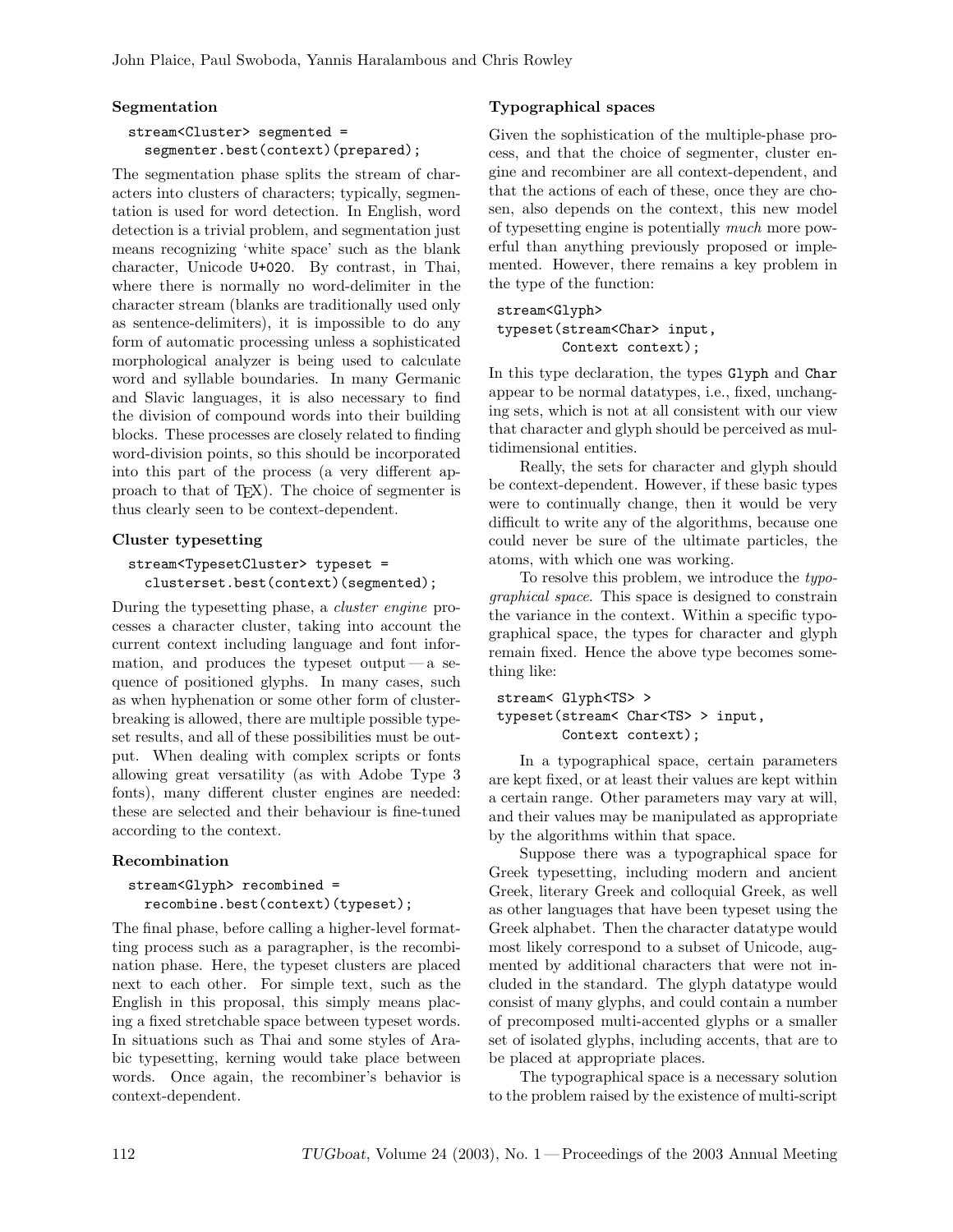character sets such as Unicode. It is simply infeasible to write a single typesetter that will do quality typesetting of Egyptian hieroglyphics, Japanese kanji with furigana, Persian in Nastaliq style, and German using Fraktur fonts.

By creating separate typographical spaces for these different kinds of situation, we can allow specialists to build typesetters for the scripts and languagest that they know best. What is still needed for quality multilingual typesetting is to define some basic parameters, or dimensions, that apply across different typographical spaces, so that it becomes possible to move smoothly from one typographical space to another.

# Example spaces

We intend to test and validate the model described above by creating typographical spaces for at least the following scripts:

- Latin, Greek, Cyrillic, IPA: left-to-right, discrete glyphs, numerous diacritics, stacked vertically, above or below the base letters, liberal use of hyphenation;
- Hebrew: right-to-left, discrete glyphs, optional use of diacritics (vowels and breathing marks), which are stacked horizontally below the base letter;
- *Arabic*: right-to-left, contiguous glyphs, contextually shaped, many ligatures, optional use of diacritics (vowels and breathing marks), placed in 1.5-dimensions, above and below;
- *Indic scripts*: left-to-right, 1.5-dimensional layout of clusters, numerous ligatures, applied selectively according to linguistic and stylistic criteria;
- *Chinese, Japanese*: vertical or left-to-right, often on fixed grid, with annotations to the right or above the main sequence of text, automatic word recognition— in Chinese and Japanese, "words" use one or more characters, but these are not visually apparent — needed for any form of analysis;
- Egyptian hieroglyphics: mixed left-to-right and right-to-left, 1.5-dimensional layout.

Once these basic spaces are validated, then further experiments, viewing language as a multidimensional entity, can be undertaken. Already with  $\Omega$ , we have typeset Spanish with both the Hebrew and Latin scripts; Berber with the Tifinagh, Arabic and Latin scripts; Arabic with Arabic, Hebrew, Syriac, Latin and even Arabized Latin (Latin script with a few additional glyphs reminiscent of the Arabic script). The Arabic script can be rendered in Naskh or Nastaliq or many other styles. Japanese can be typeset with or without furigana, little annotations above the  $kanji$  (the Chinese characters) to facilitate pronunciation. Some of the corresponding typographical spaces will be quite interesting.

The objective is to incorporate solutions to all such problems, currently solved in an *ad hoc* manner, into our framework; each time, the key is to correctly summarize the typographical space. With this key, then the choice of segmenters, clusters engines and recombiners to build, and of how they are built, is clarified; nevertheless, these algorithms may remain complex, because of the inherent complexity of the problems they are solving.

### Conclusions

When we have fully developed this model, we will be able to produce, with relative ease, high-quality documents in many different languages and scripts.

Furthermore, this new approach of using contexts can be used to improve not just micro- but also macro-typesetting. Rowley, as one of the leaders of the LATEX3 Project, has worked with closely related ideas in the context of Mittelbach's templates for higher-level formatting processes [2]. Here the particular instance of a template object that is used to format a document element will depend on a context that is derived from both the logical position of that element in the structured document and from the formatting of the physically surrounding objects in the formatted document. Collaboration between the current authors and other members of the LATFX3 team will lead to many new interfaces that give access to the new functionality.

Other examples of the importance of such a structured context in document processing can be found in work by Rowley with Frank Mittelbach [10].

Another example of dependence on this visual context occurs in the use of Adobe Type 3 fonts, which are designed so that glyphs can be generated differently upon each rendering (see [1] for a discussion of a number of effects). On another level, the OpenType standard for font resources [12] allows for many different kinds of parameters beyond the basic three of width, height, and depth, such as multiple baselines, and a much richer notion of ligature. Our new engine for micro-typography will provide new capabilities, adaptable to new kinds of parameters, and increased control. Thus we shall be able to provide a simple high-level interface that takes advantage of new developments in font technologies.

Finally, this proposed model should be understood as the preparation for a much more ambitious project, that will deal not just with low-level type